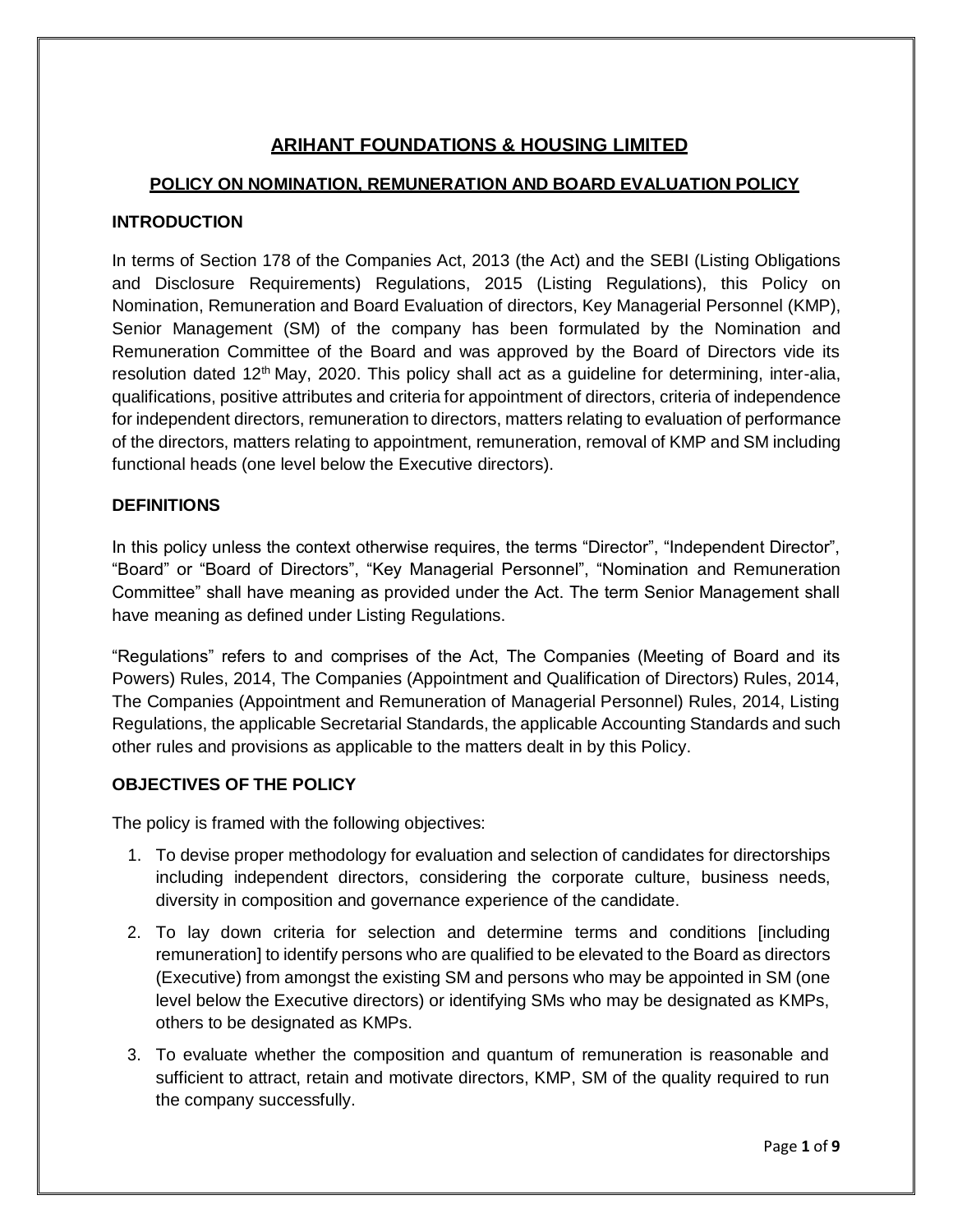- 4. To evaluate whether the relationship of remuneration to performance is clear and meets appropriate performance benchmarks in the industry.
- 5. To ensure that the remuneration to directors, KMP, and SM (one level below the Executive director) of the company involves a balance between fixed and incentive based pay reflecting short and long-term performance objectives appropriate to the working of the company and its goals.
- 6. To determine remuneration based on the company's size and financial position and trends and practices on remuneration prevailing in peer companies in the industry.
- 7. To carry out evaluation of the performance of directors, as well as KMP and SM (one level below the Executive Director) and to provide for reward(s) linked directly to their effort, performance, dedication and achievement relating to the company's operations; and
- 8. To retain, motivate and promote talent and to ensure long term sustainability of talented managerial persons and create competitive advantage

In the context of the aforesaid objectives the following policy has been formulated by the nomination and remuneration committee and adopted by the board of directors at its meeting held on  $12<sup>th</sup>$  May, 2020.

# **CONSTITUTION OF THE NOMINATION AND REMUNERATION COMMITTEE**

The Nomination and Remuneration Committee (NRC) will consist of three or more nonexecutive directors, out of which at least one-half shall be independent director(s). The Chairperson of the company may be appointed as a member of NRC but shall not chair the NRC meetings.

The NRC shall meet at such intervals as it may deem fit to carry out the objectives set out in the policy. A quorum for NRC shall be the presence of one-third of its strength or two members, including at least one independent director. However, in the case of presence of an interested director such quorum as prescribed by Secretarial Standards shall apply. The NRC members may attend the meeting physically or via permitted audio-visual mode, subject to the provisions of the applicable Regulations. The committee shall have the authority to call such employee(s), senior official(s) and / or external parties, as it deems fit as invitees for deliberations. The Company Secretary shall act as secretary to the committee.

### **FUNCTIONS OF THE NRC**

The NRC shall, inter-alia, perform the following functions:

- 1. To suggest modifications to the Board Policy on appointment, remuneration and evaluation of directors, KMP, SM and employees from time to time.
- 2. To determine qualifications, positive attributes and independence of a director and recommend to the Board a policy relating to the remuneration of the directors, key management personnel and other employees.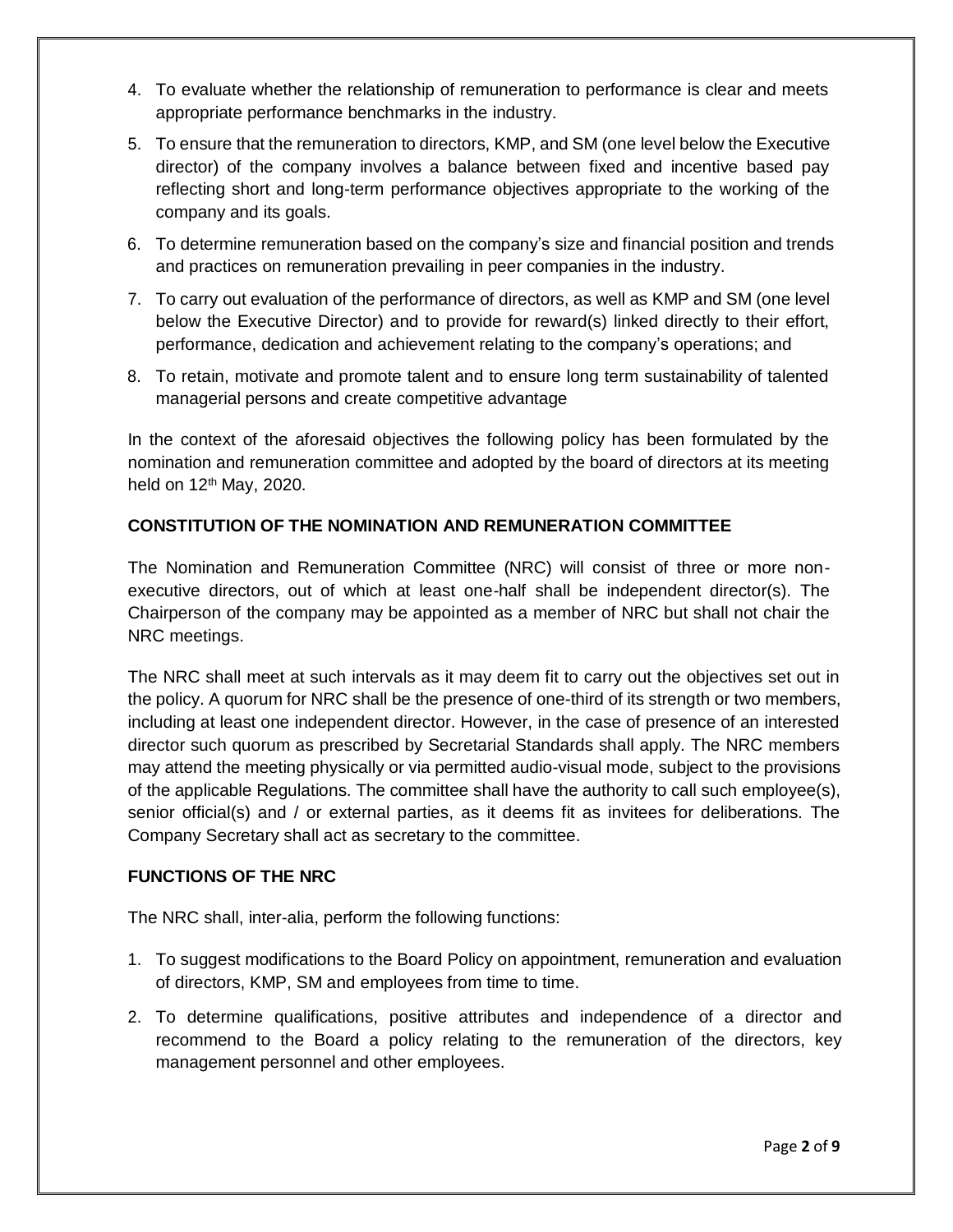- 3. To formulate criteria for evaluation of performance of independent directors and the Board;
- 4. To devise a policy on Board diversity;
- 5. To identify persons who are qualified to become directors and who may be appointed in senior management in accordance with the criteria laid down, and recommend to the Board their appointment and removal and shall specify the manner for effective evaluation of performance of the Board, its committees and individual directors to be carried out either by the Board, by the Nomination and Remuneration Committee or by an independent external agency and review its implementation and compliance;
- 6. To extend or continue the term of appointment of the independent director, on the basis of the report of performance evaluation of directors;
- 7. To recommend to the Board, all remuneration, in whatever form, payable to senior management.
- 8. To decide/ approve details of fixed components of remuneration and performance linked incentives along with the performance criteria for its eligibility.
- 9. To ensure that the Board comprises of a balanced combination of executive directors and non- executive directors and also the independent directors.
- 10. To devise a framework to ensure that directors are inducted through suitable induction and familiarization process covering their roles, duties and responsibility and liability.
- 11. To oversee the formulation and implementation of ESOP Schemes, its administration, supervision, and formulating detailed terms and conditions in accordance with SEBI guidelines, as applicable.
- 12. To assist the Board in ensuring that plans are in place for orderly succession for prospective appointments to the board and to KMP and SM.
- 13. To frame suitable policies, procedures and systems to ensure that there is no violation of securities laws, as amended from time to time, including:
	- i. the Securities and Exchange Board of India (Prohibition of Insider Trading) Regulations, 2015;
	- ii. the Securities and Exchange Board of India (Issue of Sweat Equity) Regulations, 2002;
	- iii. the Securities and Exchange Board of India (Share Based Employee Benefits) Regulations, 2014and
	- iv. the Securities and Exchange Board of India (Prohibition of Fraudulent and Unfair Trade Practices Relating to the Securities Market) Regulations, 2003, by the trust, the Company and its employees, as applicable.
- 14. To perform such other activities as may be delegated by the Board or specified/ provided under the Companies Act, 2013, as amended or by the Securities and Exchange Board of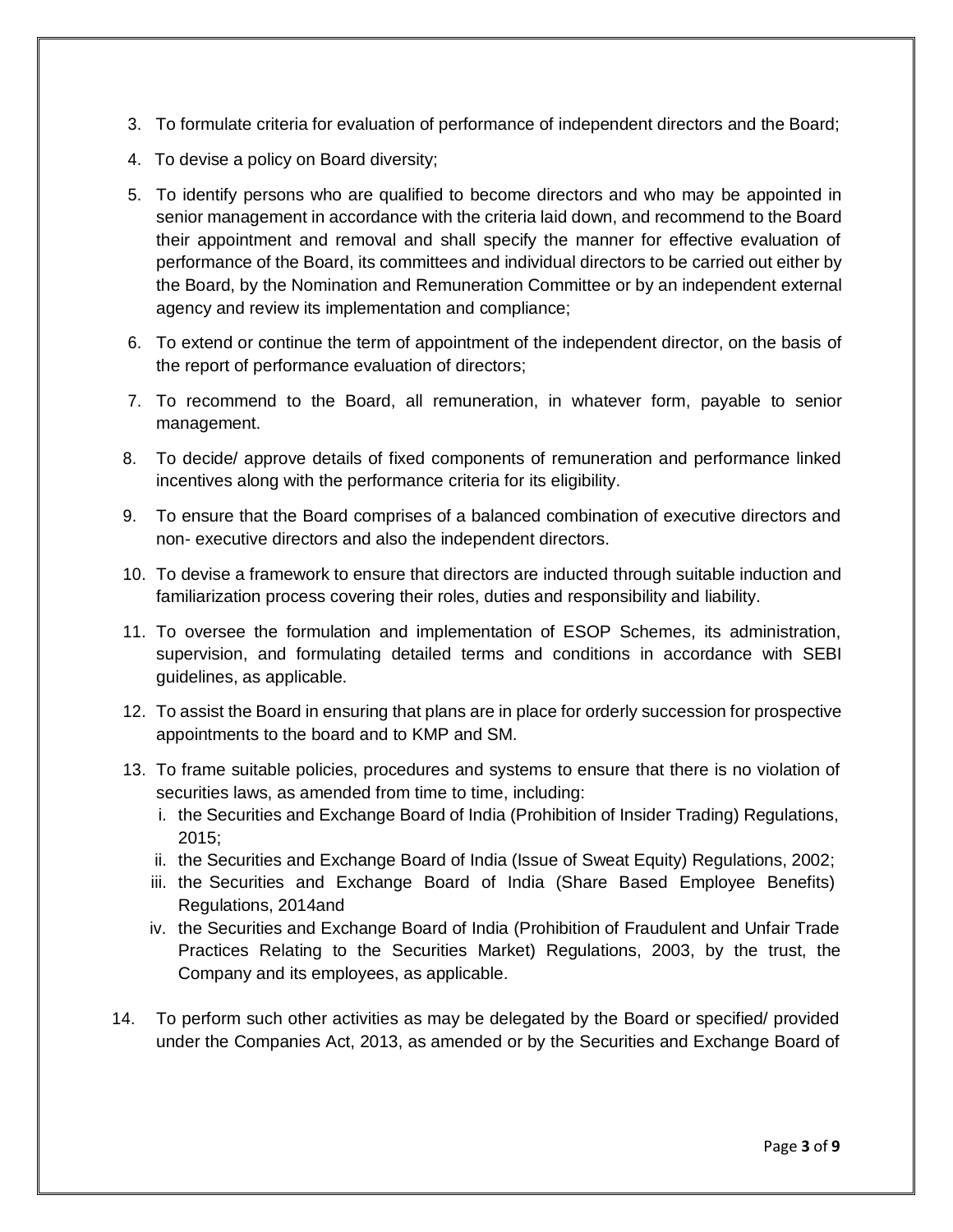India (Listing Obligations and Disclosure Requirements) Regulations, 2015, as amended or by any other applicable laws or regulatory authority."

The Chairperson of the NRC should be present at the Annual General Meeting, to answer the shareholders' queries on appointment and remuneration of Directors, KMP and SM. However, while answering, the Chairperson can take the assistance of executives of the Company.

Further NRC can evolve a mechanism to carry out its functions and is further authorized to delegate any / all of its powers to any of the directors and / or officers of the company, as deemed necessary for proper and expeditious execution.

# **APPOINTMENT OF DIRECTOR, KMP AND EMPLOYEES IN SM**

- 1. The committee shall identify and ascertain the integrity, qualification, expertise and experience of the candidate for appointment as director, KMP or as an employee in SM and recommend to the board his / her appointment.
- 2. A candidate should possess adequate qualification, expertise and experience for the position he/she is considered for appointment. The committee has discretion to decide whether qualification, expertise and experience possessed by the candidate is sufficient/ satisfactory for the position concerned.
- 3. Recommendation for appointment of independent directors shall be in consonance with the provisions of the Regulations and also the usefulness of the candidate in governance and in decision making.
- 4. The company shall not appoint or continue the employment of any person as whole-time director who has attained the age of seventy years. Provided that the term of the person holding this position may be extended beyond the age of seventy years with the approval of shareholders by passing a special resolution based on proper justification in the explanatory statement annexed to the notice for such motion for extension of appointment or employment beyond seventy years. However, if special resolution could not be passed and the Company by means of ordinary resolution and with the approval of Central Government can appoint or continue the employment of any person as whole-time director who has attained the age of seventy years

# **MANAGING DIRECTOR / WHOLE-TIME DIRECTOR**

The company shall appoint or re-appoint any person as its managing director, joint managing director or executive director for a term not exceeding five years at a time. No re-appointment shall be made earlier than one year before the expiry of term.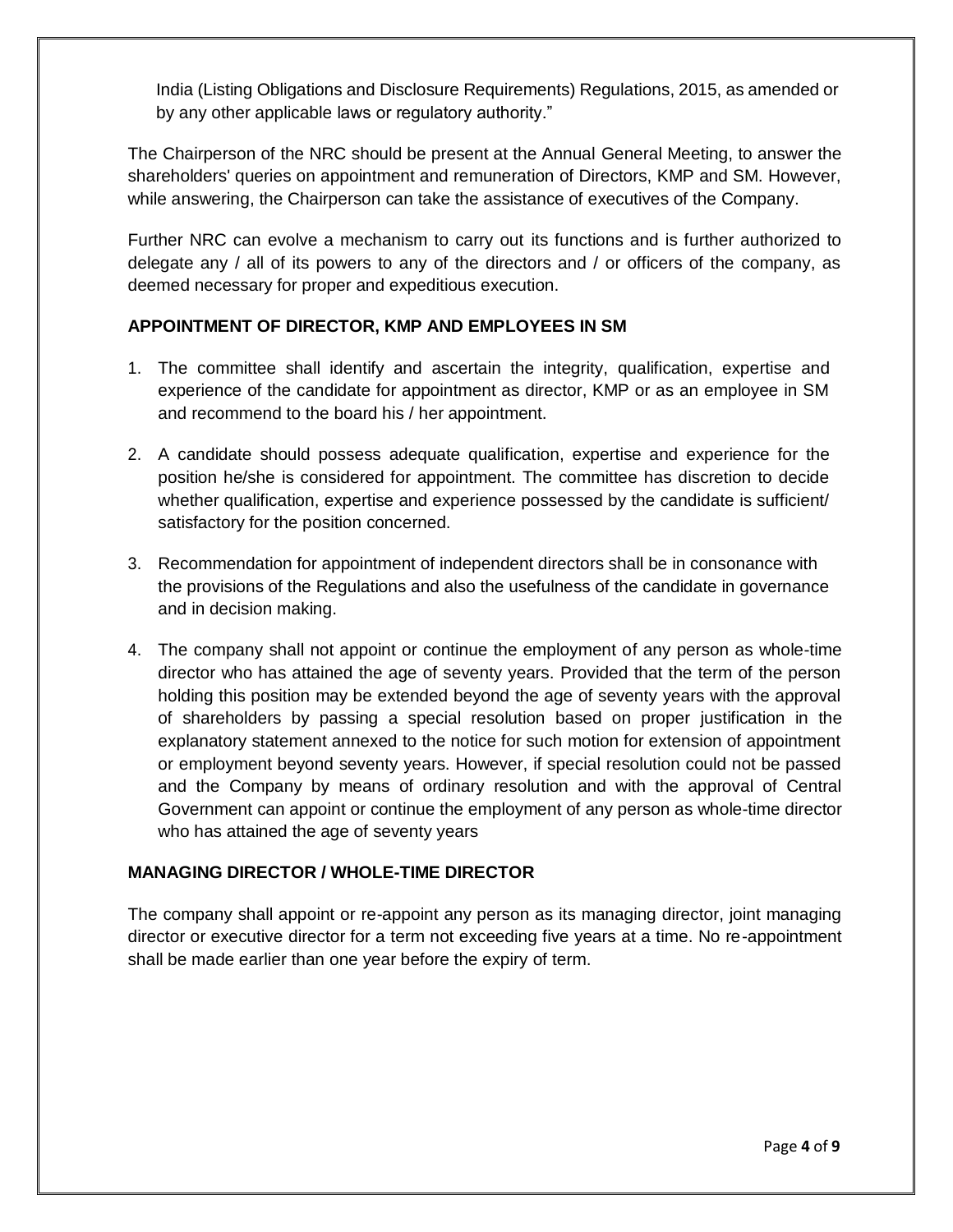### **INDEPENDENT DIRECTOR**

Subject to the provisions of the applicable Regulations, an independent director shall hold office for a term up to which Board approves and in any case shall not be for a period more than five consecutive years in a single term on the Board of the company and will be eligible for reappointment of one more term of maximum of five years on passing of a special resolution by the company.

No independent director shall hold office for more than two consecutive terms, but such independent director may be considered for appointment after expiry of minimum period of three years since ceasing to be an independent director of the Company. Provided that an independent director shall not, during the said period of three years, be appointed in or be associated with the company in any other capacity, either directly or indirectly.

At the time of appointment of independent director, it should be ensured that number of boards on which such independent director serves is restricted to seven listed companies as an independent director and three listed companies as an independent director in case such person is serving as a whole-time director of a listed company.

### **FAMILIARISATION PROGRAMME FOR INDEPENDENT DIRECTOR**

- 1. The company shall familiarize the independent directors with the company, its culture, their roles, rights, responsibilities in the company, nature of the industry in which the company operates, business model of the company, etc. through various programs
- 2. The details of such familiarization programs shall be disclosed on the company's website and a web link thereto shall also be given in the Annual Report

#### **EVALUATION**

Following are the criteria for evaluation of performance of independent directors and the board:

### **1. Executive Directors**

The executive directors shall be evaluated on the basis of overall performance of their functional duties and further based on performance targets/ criteria given to such executive directors by the board from time to time

#### **2. Non-Executive Director**

The Non-Executive Directors (independent or otherwise) shall be evaluated on the basis of the following criteria i.e. whether they: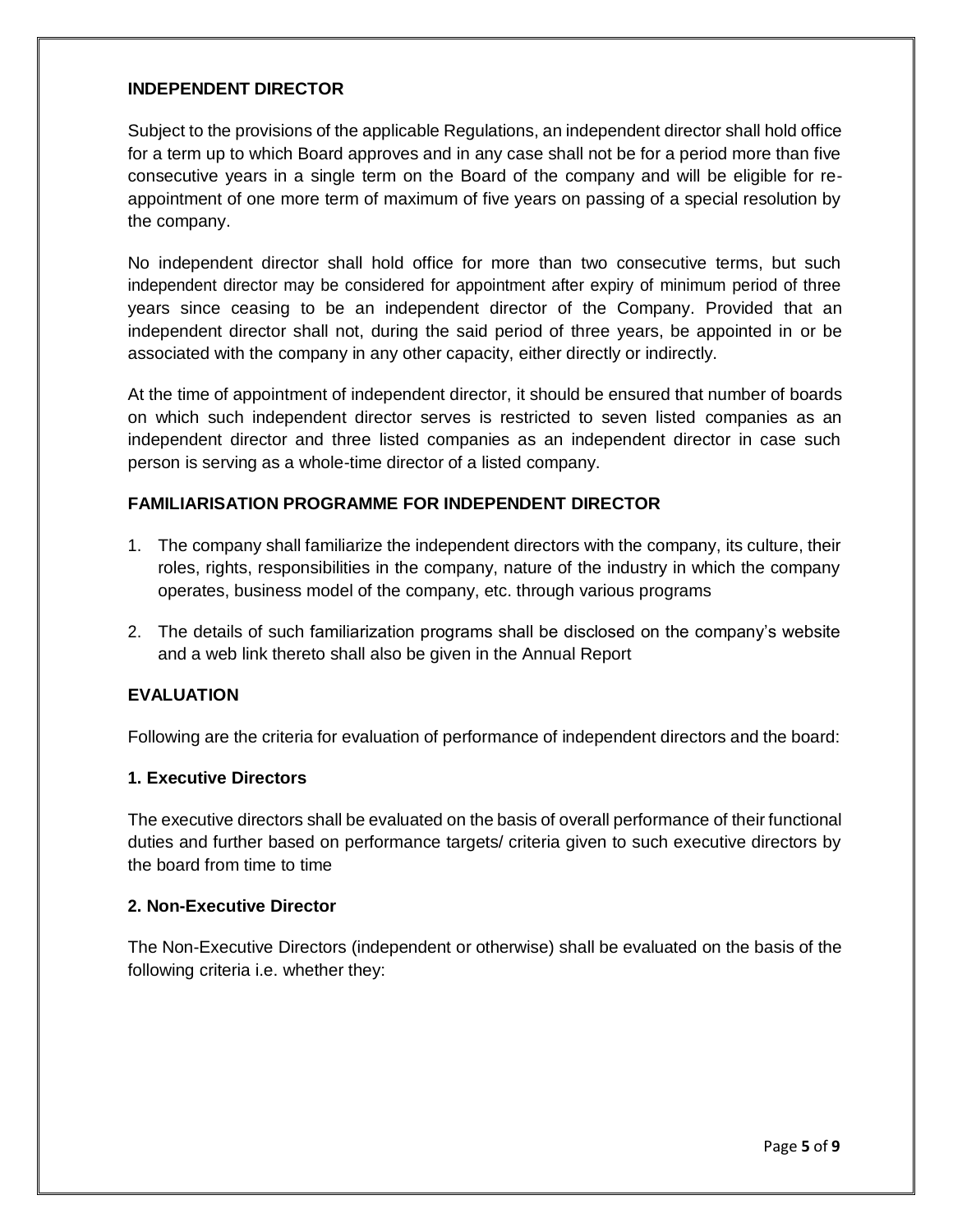- a) Ability to act objectively and constructively while exercising their duties;
- b) Ability to effectively deploy knowledge and expertise;
- c) Ability to maintain confidentiality and integrity and independence of behavior and judgment;
- d) Ability to exercise their responsibilities in a bona fide manner in the interest of the company;
- e) Ability to devote sufficient time and attention to their professional obligations for informed and balanced decision making;
- f) Do not abuse their position to the detriment of the company or its shareholders or for the purpose of gaining direct or indirect personal advantage or advantage for any associated person;
- g) Refrain from any action that would lead to loss of his or her independence
- h) Inform the board immediately when they lose their independence,
- i) Assist the company in implementing the best corporate governance practices.
- j) Strive to attend all meetings of the board of directors and the committees;
- k) Participate constructively and actively in the meetings of the Board and that of its committees of the board in which they are chairpersons or members;
- l) Keep themselves well informed about the company and the external environment in which it operates;
- m) Moderate and arbitrate in the interest of the company as a whole, in situations of conflict between management and shareholder's interest.
- n) Abide by company's Memorandum and Articles of Association, company's policies and procedures including code of conduct, insider trading guidelines etc.

#### **DISQUALIFICATIONS FOR APPOINTMENT OF DIRECTORS**

A person shall not be eligible for appointment as a director of the company, if he is disqualified under section 164 of the Companies Act, 2013 or under any other regulations.

#### **REMOVAL**

The committee may recommend, to the board with reasons recorded in writing, removal of a director, KMP or senior management personnel subject to the provisions of the Regulations.

### **RETIREMENT**

The Director, KMP and senior management personnel shall retire as per the applicable provisions of the Act and the prevailing policy of the company. The board will have the discretion to retain the director, KMP, senior management personnel in the same position/ remuneration or otherwise even after attaining the retirement age, for the benefit of the company.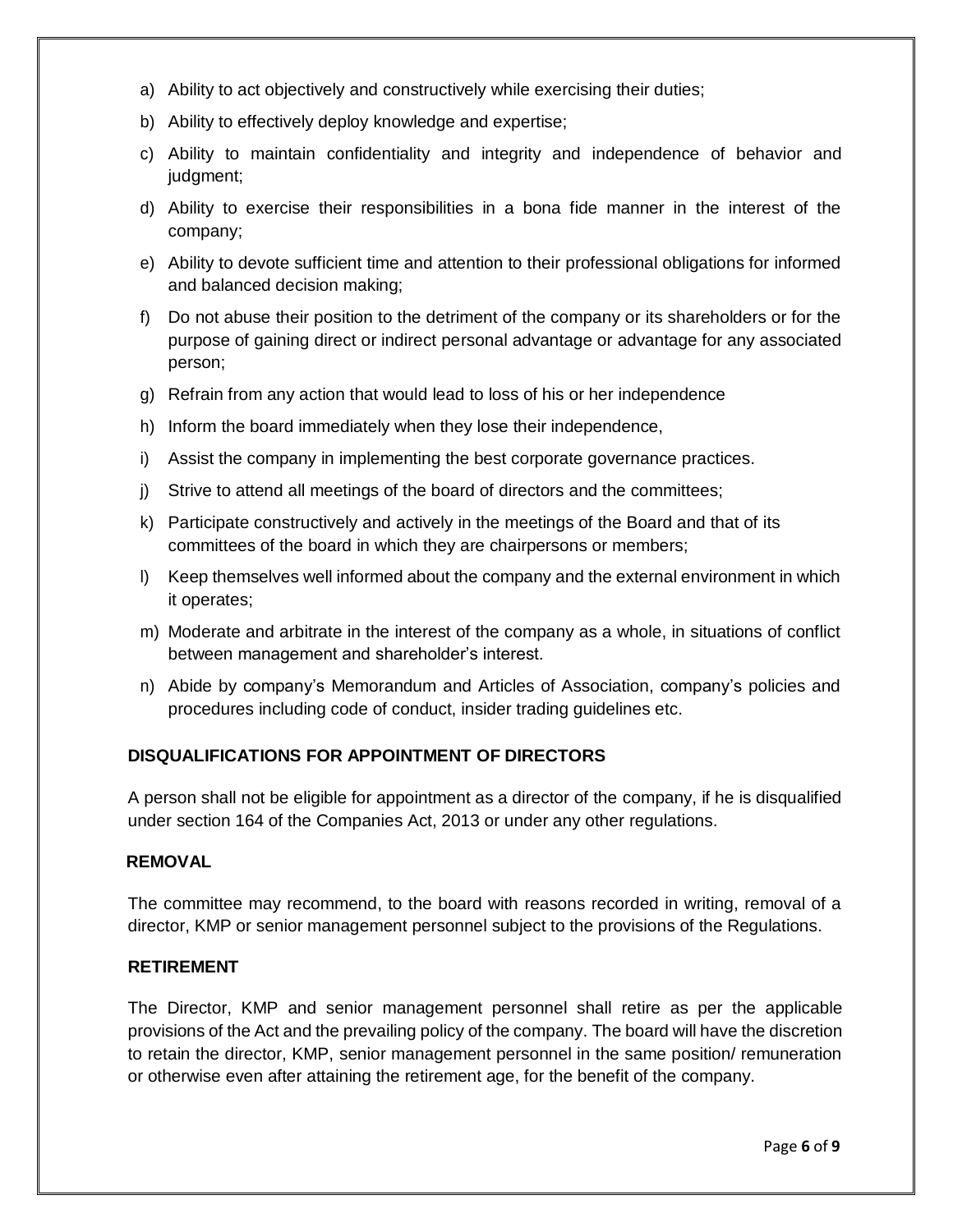# **BOARD DIVERSITY**

The board of directors shall have the optimum combination of directors from the different areas /fields like management, finance, marketing, legal etc. or as may be considered appropriate.

The board shall have at least one board member who has accounting or related financial management expertise and at least three directors who are financially literate.

# **MATTERS RELATING TO THE REMUNERATION, PERQUISITES FOR THE DIRECTORS, KMP AND SENIOR MANAGEMENT PERSONNEL**

- 1. The remuneration/ compensation/ profit-linked commission etc. to the executive and non-executive directors will be determined by the NRC and recommended to the board for approval. The remuneration/ compensation/ profit-linked commission etc. shall be in accordance with the percentage/ slabs/ conditions laid down in the Regulations and shall be subject to the prior/ post approval of the shareholders of the company.
- 2. The committee may in its discretion structure any portion of remuneration to link rewards to corporate and individual performance, fulfillment of specified improvement targets or the attainment of certain financial or other objectives set by the board. The amount payable is determined by the committee, based on performance against pre-determined financial and non-financial metrics.
- 3. As regards the remuneration of KMP, SM, the determination shall be effected by way of presentation before the committee, which would have requisite details. The committee shall peruse the same and approve accordingly.

# **REMUNERATION TO WHOLE-TIME / EXECUTIVE / MANAGING DIRECTOR**

#### **Remuneration**

The managing director or whole-time director shall be eligible for remuneration as may be approved by the Board and the shareholders of the company on the recommendation of the NRC. The break-up of the pay scale, performance bonus and quantum of perquisites including, employer's contribution to P.F, pension scheme, medical expenses, club fees etc. shall be decided and approved by the board on the recommendation of the committee and shall be within the overall remuneration approved by the shareholders.

#### **Minimum remuneration**

If, in any financial year, the company has no profits or its profits are inadequate, the company shall pay remuneration to its Managing Director and Whole-time Directors in accordance with the provisions of the Act.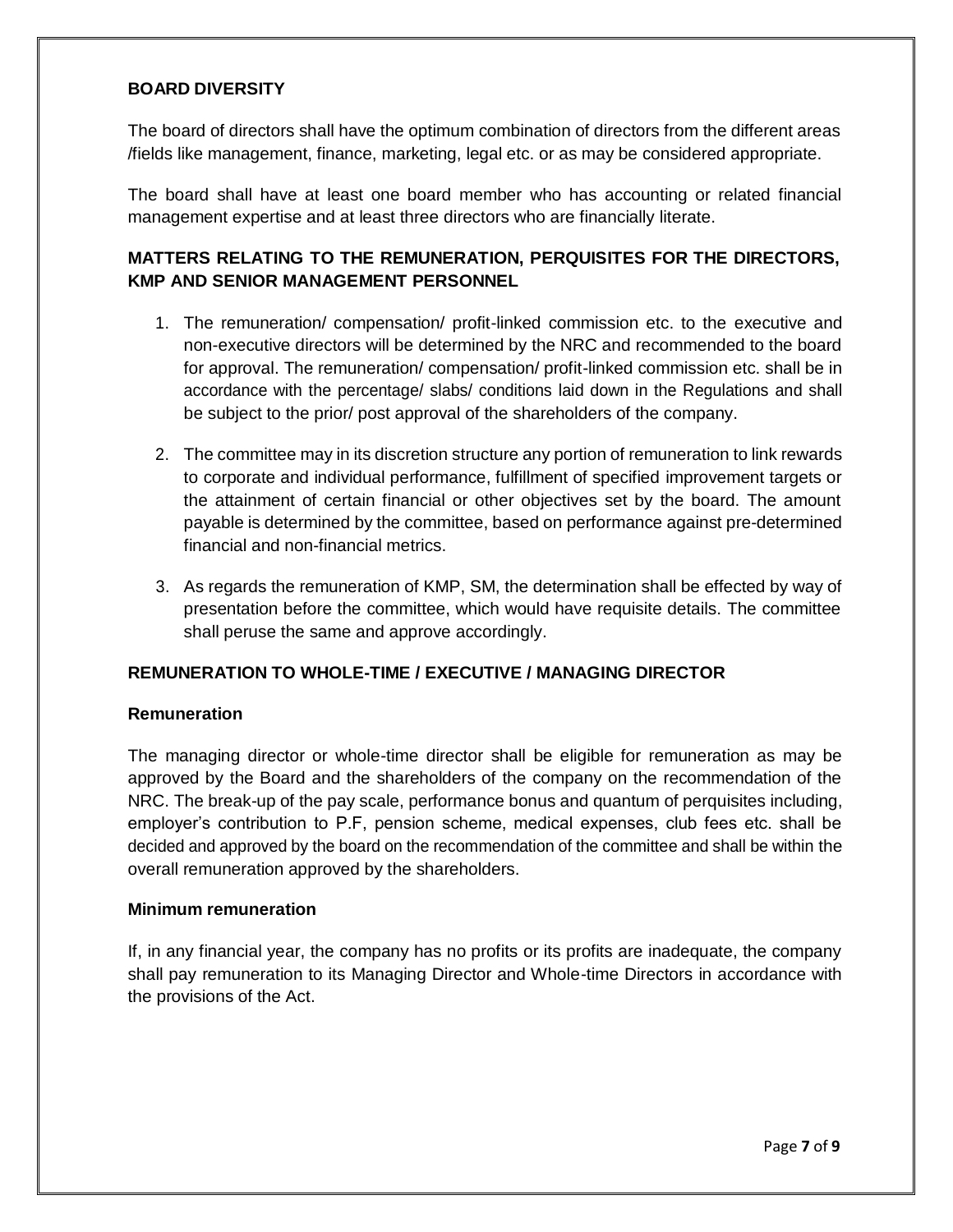# **REMUNERATION TO NON-EXECUTIVE / INDEPENDENT DIRECTOR**

The non-executive independent directors of the company shall be paid sitting fees and such other variable pay, if any, as per the Regulations. The quantum of sitting fees and variable pay, if any, will be determined as per the recommendation of the NRC and approved by the board of directors of the company. The travelling, boarding and lodging expenses connected with the business of the company shall be reimbursed.

### **Stock Options**

Pursuant to the provisions of the Act, all directors except an independent director shall not be entitled to stock options of the company.

#### **REMUNERATION TO KMP AND SM**

The Remuneration to be paid to KMPs/ SM shall be based on the experience, qualification and expertise and performance of the related personnel.

The KMP, SM of the company shall be paid monthly remuneration as per the company's HR policies and/or as may be approved by the NRC. The break-up of the pay scale and quantum of perquisites including, employer's contribution to P.F, pension scheme, medical expenses etc. shall be as per the company's HR policies.

The remuneration details shall be presented before the NRC which would have requisite details setting out the proposed increments for the next financial year. The NRC shall peruse and forward the same to the board of directors of the company.

This remuneration policy shall apply to all future/ continuing employment/ engagement(s) with the company. In other respects, the remuneration policy shall be of guidance for the board. Any departure from the policy shall be recorded and reasoned in the committee and board meeting minutes.

#### **DISSEMINATION**

The details of the policy and the evaluation criteria as applicable shall be published on company's website and accordingly disclosed in the annual report as part of board's report therein.

#### **AMENDMENT TO THE POLICY**

The board of directors on its own and / or as per the recommendations of the NRC can amend this Policy, as and when deemed fit.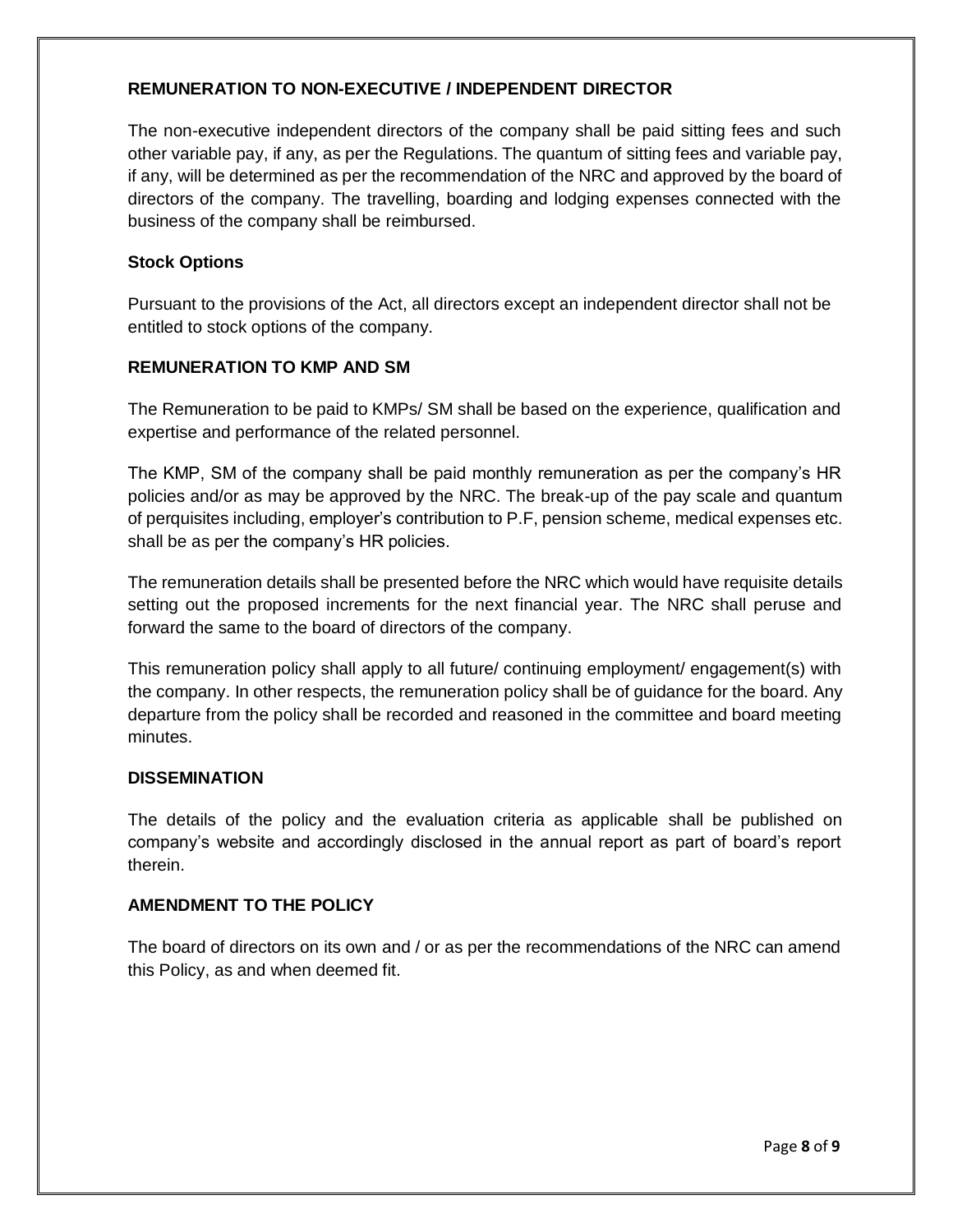In case of any amendment(s), clarification(s), circular(s) etc. issued by the relevant authorities, not being consistent with the provisions laid down under this Policy, then such amendment(s), clarification(s), circular(s) etc. shall prevail upon the provisions hereunder and this policy shall stand amended accordingly from the effective date as laid down under such amendment(s), clarification(s), circular(s) etc.

\*\*\*\*\*\*\*\*\*\*\*\*\*\*\*\*\*